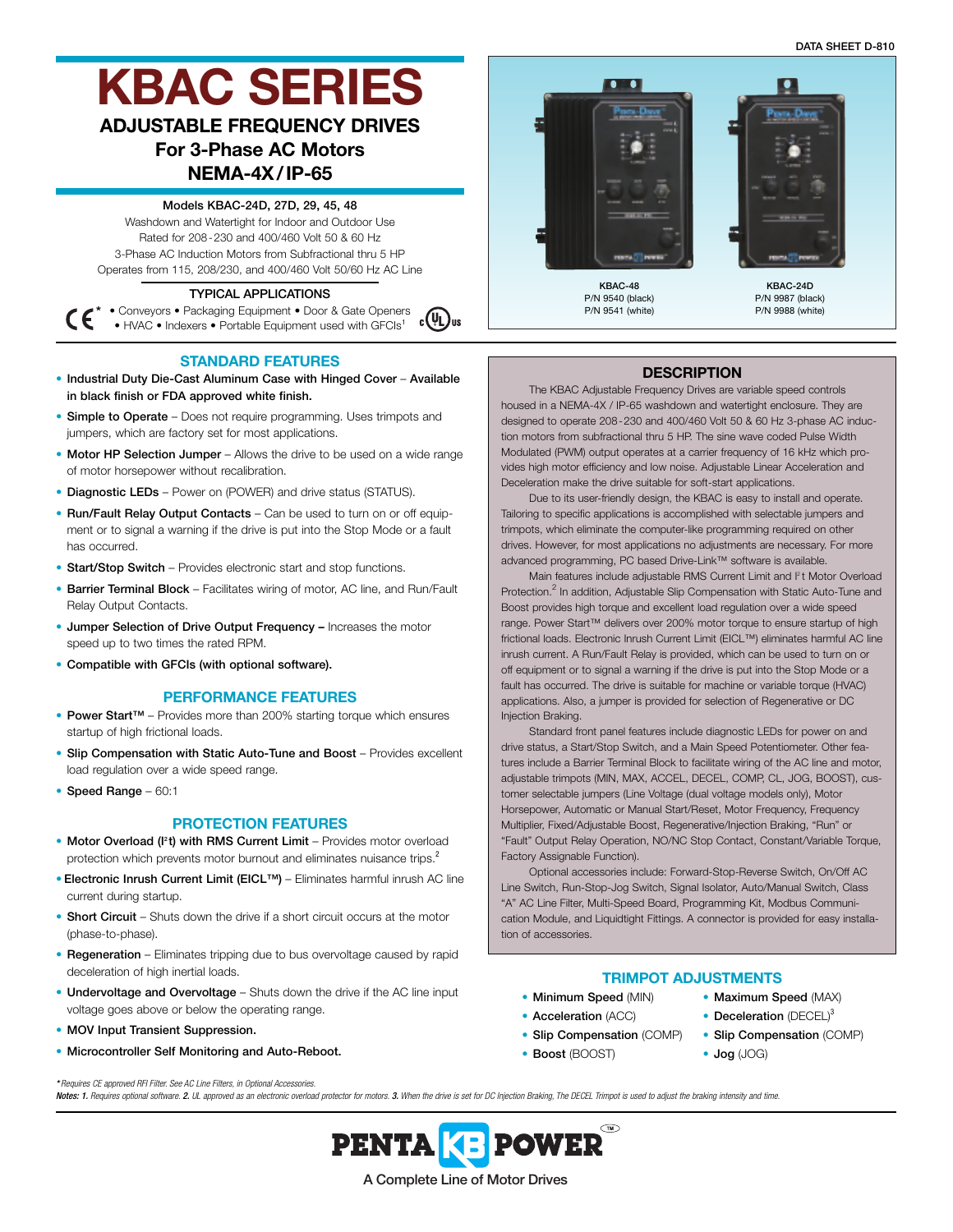## **TABLE 1 – GENERAL PERFORMANCE SPECIFICATIONS**

| <b>Description</b>                                                                                      | Specification               | <b>Factory Setting</b> |
|---------------------------------------------------------------------------------------------------------|-----------------------------|------------------------|
| 115 Volt AC Line Input Voltage Operating Range (Volts AC)                                               | 115 ( $\pm$ 15%)            |                        |
| 208/230 Volt AC Line Input Voltage Operating Range (Volts AC)                                           | 208 (-15%) / 230 (+15%)     |                        |
| 400/460 Volt AC Line Input Voltage Operating Range (Volts AC)                                           | $380 (-15\%) - 460 (+15\%)$ |                        |
| Maximum Load (% Current Overload for 2 Minutes)                                                         | 150                         |                        |
| Carrier, Switching Frequency (kHz)                                                                      | 16, 8                       |                        |
| Signal Following Input Voltage Range <sup>1</sup> (Volts DC)                                            | $0 - 5$                     |                        |
| Output Frequency Resolution (Bits, Hz)                                                                  | 10.06                       |                        |
| Minimum Speed Trimpot (MIN) Range (% Frequency Setting)                                                 | $0 - 40$                    | $\Omega$               |
| Maximum Speed Trimpot (MAX) Range (% Frequency Setting)                                                 | $70 - 110$                  | 100                    |
| Acceleration Trimpot (ACCEL) and Deceleration Trimpot (DECEL) Range (Seconds)                           | $.3 - 20$                   | 1.5                    |
| Boost Trimpot (BOOST) Range (50 Hz Only) (Volts/Hz)                                                     | $0 - 30$                    | 5                      |
| Slip Compensation Trimpot (COMP) Range at Drive Rating (Volts/Hz)                                       | $0 - 3$                     | 1.5                    |
| Current Limit Trimpot (CL) Range (% Full Load)                                                          | $0 - 200$                   | 160                    |
| Jog Trimpot (JOG) Range (% Frequency Setting)                                                           | $0 - 100$                   | 35                     |
| Motor Frequency Setting (Hz) (Jumper J5)                                                                | 50,60                       | 60                     |
| Output Frequency Multiplier (1X, 2X) (Jumper J4) <sup>2</sup>                                           | 1, 2                        | $\mathbf{1}$           |
| Minimum Operating Frequency at Motor (Hz)                                                               | $\mathbf{1}$                | —                      |
| Speed Range (Ratio)                                                                                     | 60:1                        |                        |
| Speed Regulation (30:1 Speed Range, 0 - Full Load) (% Base Speed) <sup>3</sup>                          | 2.5                         |                        |
| Overload Protector Trip Time for Stalled Motor (Seconds)                                                | $6\phantom{1}$              |                        |
| Undervoltage/Overvoltage Trip Points for 115 Volt AC Line Input ( $\pm$ 5%) (Volts AC) <sup>4</sup>     | $76 - 141$                  |                        |
| Undervoltage/Overvoltage Trip Points for 208/230 Volt AC Line Input ( $\pm$ 5%) (Volts AC) <sup>4</sup> | $151 - 282$                 |                        |
| Undervoltage/Overvoltage Trip Points for 400/460 Volt AC Line Input ( $\pm$ 5%) (Volts AC) <sup>4</sup> | $302 - 567$                 |                        |
| Run/Fault Relay Output Contact Rating (Amps at 30 Volts DC, 125 Volts AC, 250 Volts AC)                 | 1, 0.5, 0.25                |                        |
| Operating Temperature Range (°C)                                                                        | $0 - 45$                    |                        |

**Notes: 1.** Requires an isolated signal. If a non-isolated signal voltage is used, install the SIAC – Signal Isolator (Part No. 9467). **2.** Allows the motor to operate up to two times the rated RPM. Constant horsepower wil

## **TABLE 2 – ELECTRICAL RATINGS & FEATURES**

|                          | Part No.<br><b>AC Line Input</b> |       |                 |          |                        | <b>Output</b>     |                                                  |                                     |                                         |                       |                |                |      |      |     |
|--------------------------|----------------------------------|-------|-----------------|----------|------------------------|-------------------|--------------------------------------------------|-------------------------------------|-----------------------------------------|-----------------------|----------------|----------------|------|------|-----|
|                          |                                  |       | <b>Volts AC</b> | Phase    | <b>Maximum Current</b> | <b>Volt Range</b> | <b>Maximum Continuous</b><br><b>Load Current</b> | <b>Maximum</b><br><b>Horsepower</b> | Motor Horsepower Selection <sup>2</sup> |                       |                | Net Wt.        |      |      |     |
| <b>Model</b>             | <b>Black</b>                     | White | $(50/60$ Hz)    | $(\phi)$ | (Amps AC)              | (Volts AC)        | (RMS Amps/Phase)                                 | (HP (kW))                           | (Jumper J2)                             |                       |                |                | Ibs  | kg   |     |
| KBAC-24D<br>9987<br>9988 |                                  |       | 115             |          | 16                     | $0 - 230$         | 3.6                                              | (0.75)                              | 1                                       | 3/4                   | 1/2            | 1/4            | 1/8  | 5.9  | 2.7 |
|                          |                                  |       | 208/230         |          | 10                     | $0 - 230$         |                                                  |                                     |                                         |                       |                |                |      |      |     |
| 9520<br>KBAC-27D         | 9521                             | 115   |                 | 22       | $0 - 230$              | 5.5               | $1\frac{1}{2}$ (1.13)                            |                                     | $1\frac{1}{2}$                          |                       | 3/4            | 1/2            | 10.3 | 4.7  |     |
|                          |                                  |       | 208/230         |          | 15                     | $0 - 230$         | 6.7                                              | 2(1.5)                              | $\overline{2}$                          |                       |                |                |      |      |     |
| 9528<br>KBAC-29          |                                  | 9529  | 208/230         |          | 15                     | $0 - 230$         | 6.7                                              | 2(1.5)                              |                                         |                       |                |                | 3/4  | 10.3 | 4.7 |
|                          |                                  |       |                 | 3        | 10.8                   | $0 - 230$         | 9.0                                              | 3(2.25)                             | 3                                       | $\mathbf{2}$<br>$1\%$ |                |                |      |      |     |
| $KBAC-453$               | 9530                             | 9531  | 400/460         | 3        | 5.3                    | $0 - 400 / 460$   | 4.6                                              | 3(2.25)                             | 3                                       | $\overline{2}$        | $1\frac{1}{2}$ |                | 3/4  | 10.3 | 4.7 |
| KBAC-48 <sup>3</sup>     | 9540                             | 9541  | 400/460         | 3        | 9.6                    | $0 - 400 / 460$   | 8.3                                              | 5(3.75)                             | 5                                       | 3                     | റ              | $1\frac{1}{2}$ |      | 10.3 | 4.7 |

**Notes: 1.** White FDA approved finish. **2.** Jumper J2 on Models KBAC-29, 45, 48 is labeled "A", "B", "C", "D", "E". Bold indicates factory setting. **3.** Models KBAC-45, 48 are rated 0 - 400 Volts AC for 50 Hz motor operati

#### **TABLE 3 – JUMPER SELECTABLE FEATURES**

| Description (bold indicates factory setting)   | <b>Designation</b> | KBAC-24D | KBAC-27D | KBAC-29 | KBAC-45 | KBAC-48 |
|------------------------------------------------|--------------------|----------|----------|---------|---------|---------|
| AC Line Input Voltage (115, 230)               | J1                 |          |          |         |         |         |
| Motor Horsepower (see Table 2)                 | J2                 |          |          |         |         |         |
| Automatic or Manual Start (A, M)*              | J3                 |          |          |         |         |         |
| Frequency Multiplier (1X, 2X)                  | J <sub>4</sub>     |          |          |         |         |         |
| Motor Frequency (50Hz, 60Hz)                   | J <sub>5</sub>     |          |          |         |         |         |
| Fixed or Adjustable Boost (FIX, ADJ)           | J6                 |          |          |         |         |         |
| Regenerative or DC Injection Braking (RG, INJ) | J7                 |          |          |         |         |         |
| "Run" or "Fault" Output Relay Operation (R, F) | J8                 |          |          |         |         |         |
| Normally Open or Closed Stop Contact (NO, NC)  | J9                 |          |          |         |         |         |
| Constant or Variable Torque (VT, CT)           | J10                | $**$     |          |         |         |         |
| Factory Assignable function (1, 2)             | J11                | $**$     |          |         |         |         |

*\* In Auto Mode, the drive will automatically restart due to a momentary power loss of less than 5 seconds. \*\* Feature available 3rd Qtr. 2005.*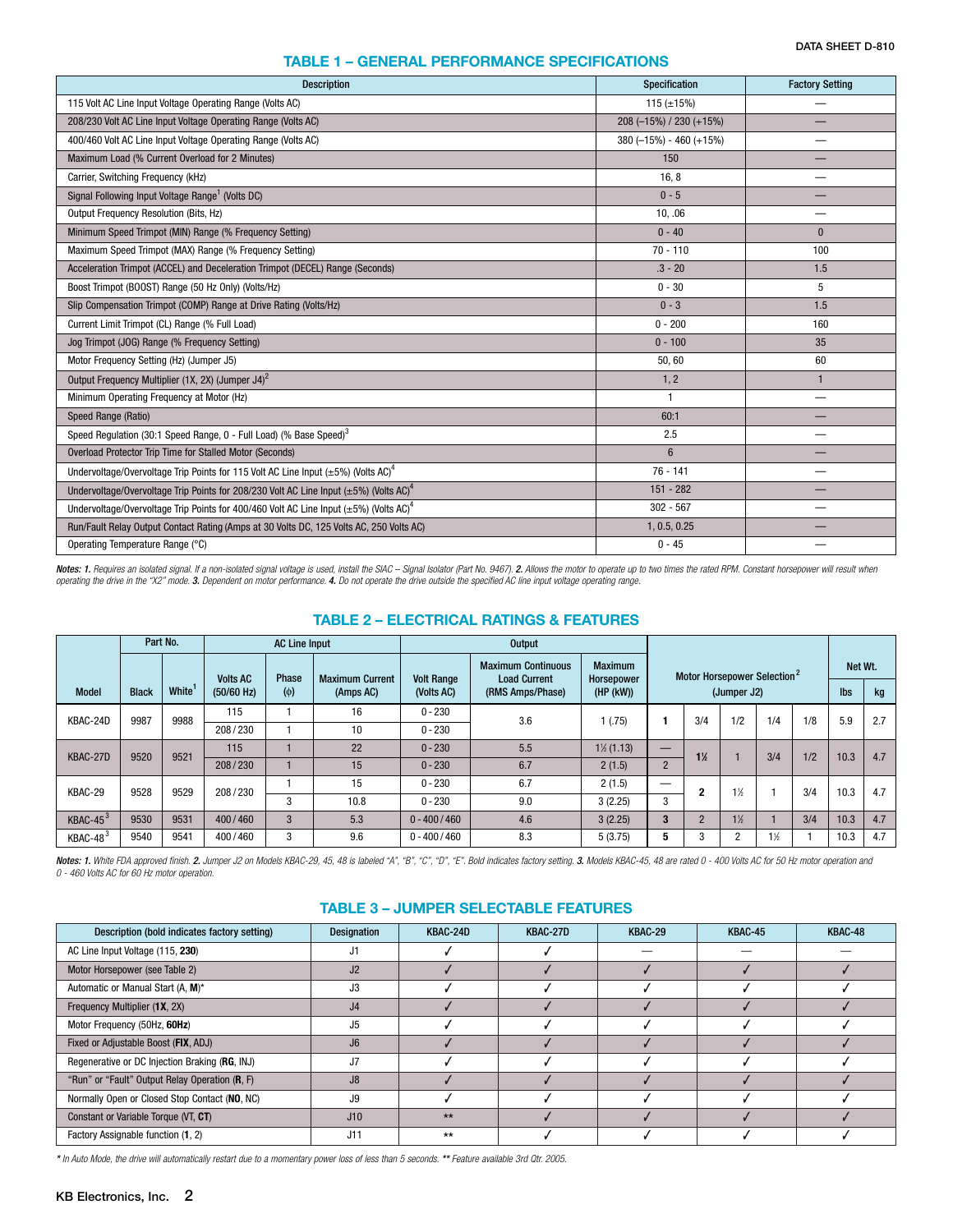## **FIGURE 1 – MODELS KBAC-24D MECHANICAL SPECIFICATIONS (Inches/mm)**



## **FIGURE 2 – MODELS KBAC-27D, 29, 45, 48 MECHANICAL SPECIFICATIONS (Inches/mm)**



*Contains 2 mounting holes for standard 1/2" liquidtight fittings. Contains 2 mounting holes for standard 1/2" liquidtight fittings and 1 mounting hole for standard 3/4" liquidtight fitting.*

## **FIGURE 3 – CONTROL LAYOUT\***



*\* Layout of Model KBAC-24D vaires slightly.*